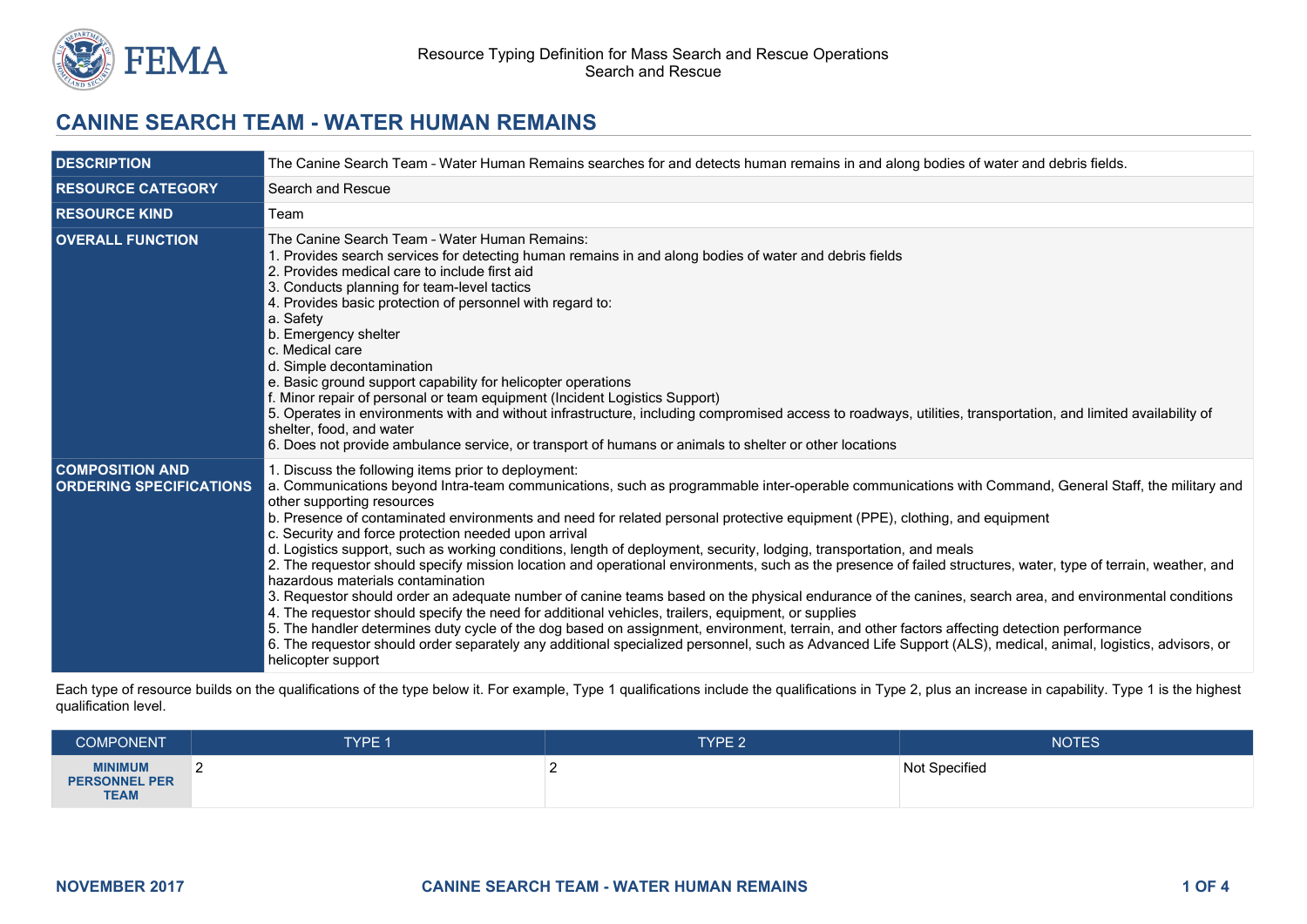

#### Resource Typing Definition for Mass Search and Rescue Operations Search and Rescue

| <b>COMPONENT</b>                                                                                             | TYPE 1                                                                                                                            | TYPE 2                                                                                                                                                                                                                                                                                                                                                                                                                                                             | <b>NOTES</b>                                                                                                                                                                                                                                                           |
|--------------------------------------------------------------------------------------------------------------|-----------------------------------------------------------------------------------------------------------------------------------|--------------------------------------------------------------------------------------------------------------------------------------------------------------------------------------------------------------------------------------------------------------------------------------------------------------------------------------------------------------------------------------------------------------------------------------------------------------------|------------------------------------------------------------------------------------------------------------------------------------------------------------------------------------------------------------------------------------------------------------------------|
| <b>MANAGEMENT AND</b><br><b>OVERSIGHT</b><br><b>PERSONNEL PER</b><br><b>TEAM</b>                             | Not Specified                                                                                                                     | Not Specified                                                                                                                                                                                                                                                                                                                                                                                                                                                      | The requestor may need to order this resource in<br>conjunction with a National Incident Management<br>System (NIMS) typed Swiftwater/Flood SAR Team,<br>which would provide oversight.                                                                                |
| <b>SUPPORT</b><br><b>PERSONNEL PER</b><br><b>TEAM</b>                                                        | 1 - NIMS Type 1 Canine Search Specialist - Water<br>Human Remains, with canine<br>1 - NIMS Type 1 Swiftwater/Flood SAR Technician | 1 - NIMS Type 2 Canine Search Specialist - Water<br>Human Remains, with canine<br>1 - NIMS Type 1 Land SAR Technician or NIMS Type 2<br>Swiftwater/Flood SAR Technician                                                                                                                                                                                                                                                                                            | Not Specified                                                                                                                                                                                                                                                          |
| <b>MINIMUM</b><br><b>ENVIRONMENT PER</b><br><b>TEAM</b>                                                      | Swiftwater/Flood                                                                                                                  | Stillwater/Flood                                                                                                                                                                                                                                                                                                                                                                                                                                                   | Not Specified                                                                                                                                                                                                                                                          |
| <b>SEARCH AND</b><br><b>RESCUE CAPABILITY</b><br><b>PER TEAM</b>                                             | Same as Type 2, PLUS:<br>Searches for and detects human remains scent in and<br>along bodies of swiftwater and swiftwater/flood   | Searches for and detects the scent of human remains<br>in and along bodies of stillwater and stillwater/flood                                                                                                                                                                                                                                                                                                                                                      | Not Specified                                                                                                                                                                                                                                                          |
| <b>GENERAL FUNCTION</b> Same as Type 2<br><b>EQUIPMENT PER</b><br><b>TEAM</b>                                |                                                                                                                                   | Equipment consistent with this resource's capabilities<br>and needs to include the following:<br>1. Access and search<br>2. Ground support for air operations<br>3. Base and spike camp                                                                                                                                                                                                                                                                            | Not Specified                                                                                                                                                                                                                                                          |
| <b>PERSONAL</b><br><b>PROTECTIVE</b><br><b>EQUIPMENT (PPE)</b><br><b>EQUIPMENT PER</b><br><b>TEAM MEMBER</b> | Same as Type 2, PLUS:<br>1. Water rescue helmet<br>2. Class 5 whitewater vest/PFD                                                 | Minimum PPE consistent with this resource's<br>capabilities and needs, including:<br>1. Helmet<br>2. Headlamp and batteries<br>3. Eye protection<br>4. Hearing protection<br>5. Uniform / protective clothing<br>6. Gloves<br>7. Appropriate footwear<br>8. Class 3 whitewater vest/personal flotation device<br>(PFD)<br>9. Field pack as needed<br>10. Personal medical kit<br>11. Survival kit<br>12. Foul weather clothing<br>13. Canine PPE<br>14. Throw rope | 46 Code of Federal Regulations (CFR) 160 Lifesaving<br>Equipment addresses PFDs.                                                                                                                                                                                       |
| <b>COMMUNICATIONS</b><br><b>EQUIPMENT PER</b><br><b>TEAM MEMBER</b>                                          | Same as Type 2                                                                                                                    | 1. Portable and mobile intra-team communications<br>2. Portable radios with ground to air capability<br>3. Charger for devices<br>4. Handheld Global Positioning System (GPS) units<br>5. Two-way handheld radios<br>6. Mobile phones                                                                                                                                                                                                                              | 1. Intra-team and inter-team communications should be<br>consistent with National Interoperability Field<br>Operations Guide (NIFOG).<br>2. Consider alternate forms of communication, such as<br>satellite phones, based on the mission assignment and<br>team needs. |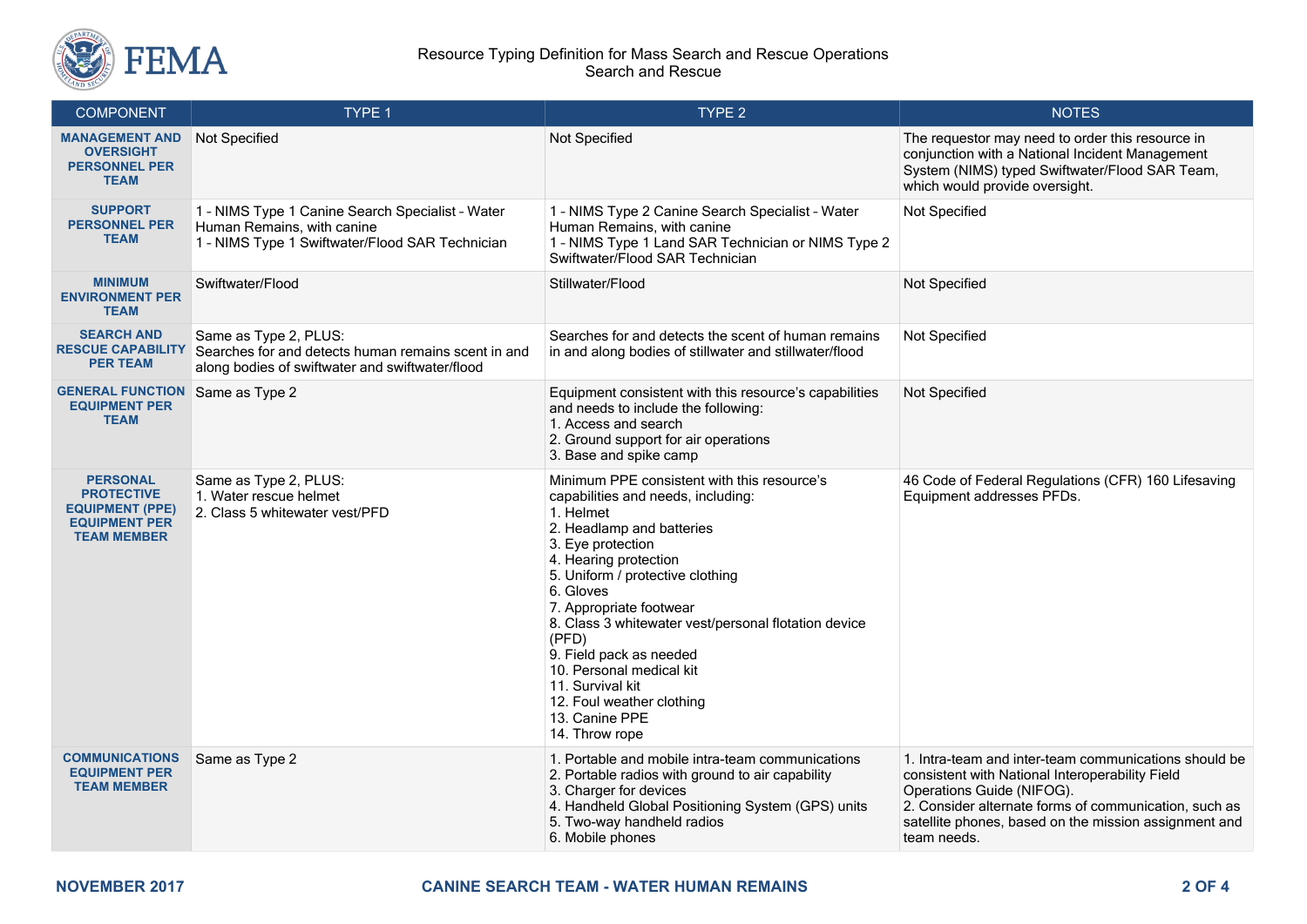

#### Resource Typing Definition for Mass Search and Rescue Operations Search and Rescue

| <b>COMPONENT</b>                                             | <b>TYPE 1</b>                                                                | TYPE 2'                                                                                                | <b>NOTES</b>  |
|--------------------------------------------------------------|------------------------------------------------------------------------------|--------------------------------------------------------------------------------------------------------|---------------|
| <b>TRANSPORTATION</b><br><b>EQUIPMENT PER</b><br><b>TEAM</b> | Water transportation is the responsibility of a<br>Swiftwater/Flood SAR Team | If water-based transportation is necessary, it is the<br>responsibility of a Swiftwater/Flood SAR Team | Not Specified |